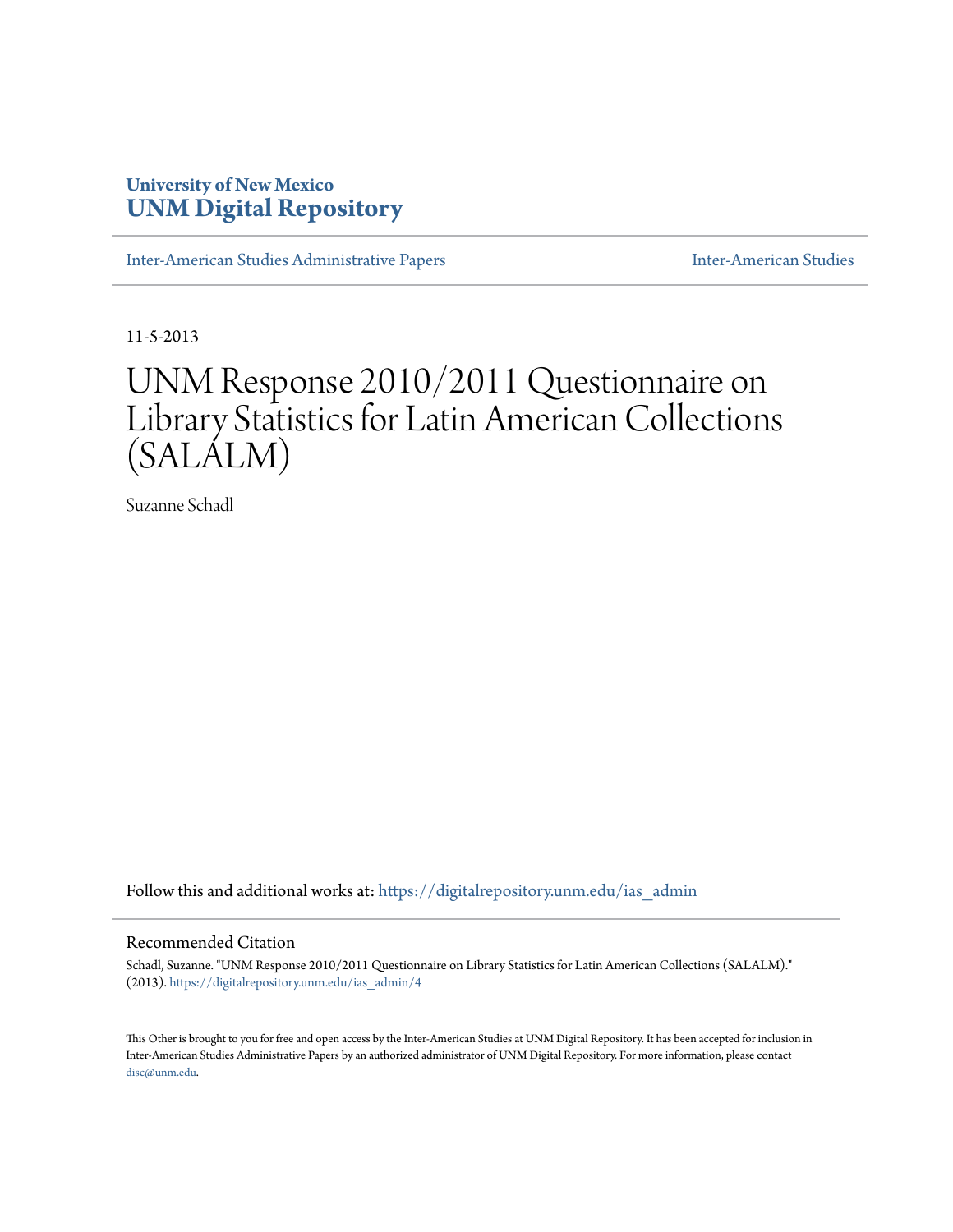## **2010/2011 Questionnaire on Library Statistics for Latin American Collections**

DATE: February 16, 2012 INSTITUTION: University of New Mexico RESPONDENT INFORMATION NAME: Suzanne M. Schadl POSITION: Coordinator Inter-American studies, Curator Latin American and Latino Collections ADDRESS: University Libraries -- U. of New Mexico 1 University of New Mexico Albuquerque, NM 87131 WORK TEL: 505-277-8637 FAX: 505-277-7196 E-MAIL: Schadl@unm.edu

#### **LONG FORM**

**I. MATERIAL ALLOCATIONS AND EXPENDITURES [**If you do not have the information to answer a question, please use "NA" (information not available).]

1. Total Library Material Allocations for Latin America

## **FY 2010/2011 :\$264,850**

Does the above allocation include funds not directly overseen by the Latin American bibliographer (e.g., funds overseen by other bibliographers, branch, medical, law, etc. ... libraries?) Yes  $\_\_\_\_No \_\_X\_\_$ 

2. Library Materials Actual Expenditures for Latin America

FY 2007/2008 \$312,000 FY 2008/2009 \_\_\_ N/A FY 2010/2011 \$237,256\_ **FY 2010/2011 \$289.938**  Does the above include 2010/2011 expenditures for Latin American materials not selected by the Latin American bibliographer?  $Yes_{\_}$  No  $X_{\_}$ 

Please break down Latin American expenditures in the following categories, if possible:

- a. Monographs (firm orders) **\$9,690 [includes ebooks]** Amount in 2010/2011 not supplied on blanket orders and approval plans in c, d, e, and f below
- b. Serials (Periodical Subscriptions and Standing Orders) **\$116.284 [includes eserials]** Amount in 2010/2011
- c. Blanket orders and approval plans from Latin America **\$130,964** Amount in 2010/2011
- 
- d. Blanket orders and approval plans from the U.S. **\$15,000** e. Blanket orders and approval plans from other than the U.S. or Latin America **\$600** Amount in 2010/2011
- f. Materials paid from funds not specifically targeted for Latin American materials **\$32,000** Amount in 2010/2011
- g. Travel expenses for field acquisitions **\$0** Amount in 2010/2011

3. Estimated number of currently purchased serial subscriptions including:

a. Periodicals titles **640** inclusive of e-serial subscriptions and all open print serial orders, no previous access to this statistic

b. Standing order titles **n/a**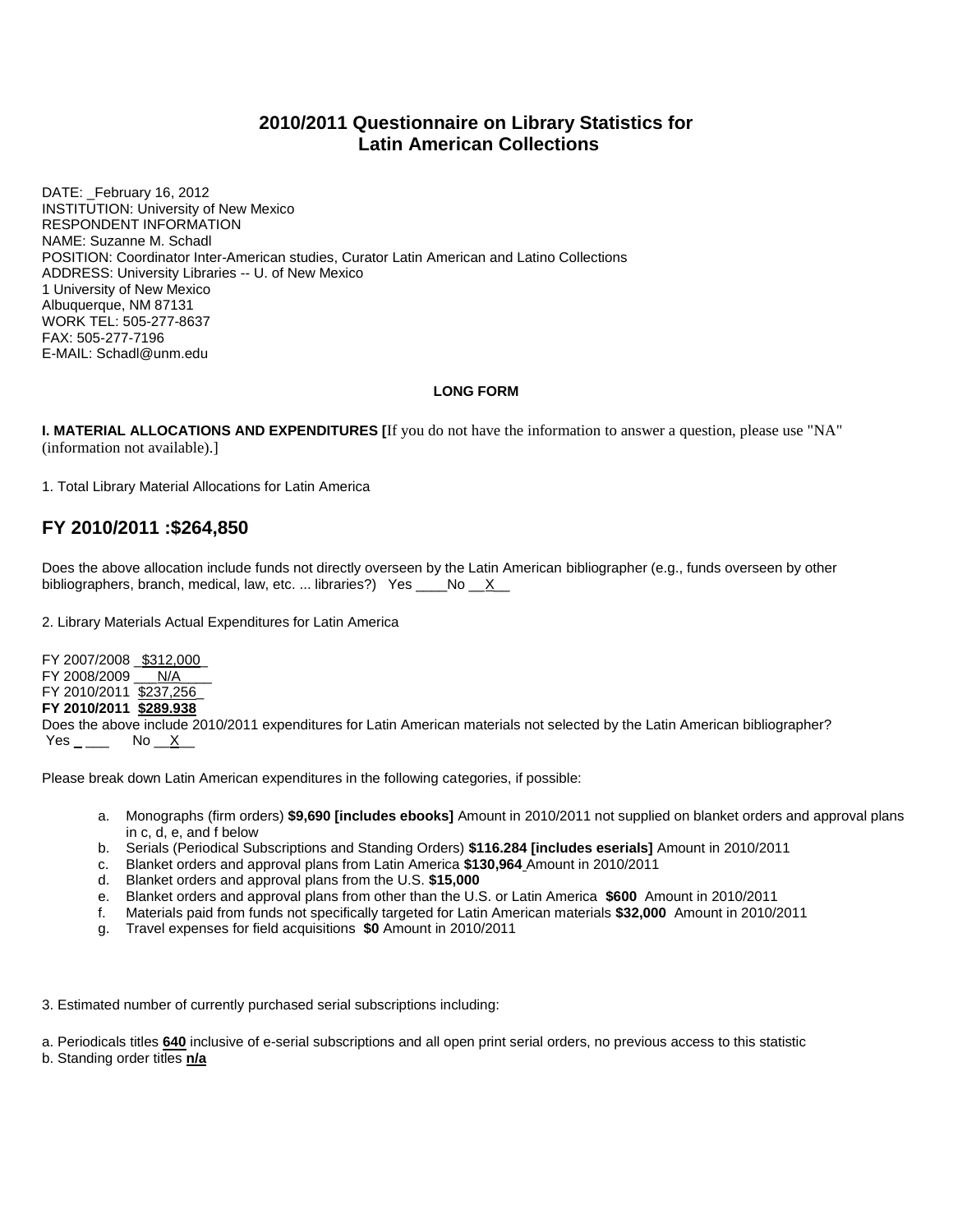| 4. Total Serial Cancellations                                                          | No. of Titles                | Amount   |
|----------------------------------------------------------------------------------------|------------------------------|----------|
| FY 2010/2011                                                                           | (electronic availability)    | n/a      |
| 5. Electronic Resources*                                                               | Total No. of Titles/Services | Amount   |
| FY 2010/2011                                                                           | 12                           | \$54,063 |
| a. 8 Database indexes (e.g., HAPI)<br>Computer tapes/diskettes<br>b. 0                 |                              |          |
| c. 0 CD-ROMs -- serials                                                                |                              |          |
| 0 CD-ROMs -- one time purchase<br>d.<br>4 Electronic news sources (e.g., LADB)<br>e. I |                              |          |

f. \_1\_Other (**ArchiveIt** collections)

[\*Please do not count these titles and expenditures twice in No. 3 Serial Subscriptions. Add any comments you may have on how we may more accurately count these expenditures in the Comments Section at the bottom of the survey.]

#### **II. SIZE OF COLLECTION**

- 1. Estimated number of serial and monograph volumes in Latin American Collection: \_\_**396,000** physically present in UNM stacks, **not including** newly acquired serial issues or titles in UNM Law or Health Sciences Libraries.
- a. Uncataloged backlog equals **1,200** volumes. (Include this figure in above number of volumes in the Latin American Collection.)
- 2. Estimated number of volumes received from all sources in 2010/2011 **5,500** not including newly acquired serial issues.

a. Numbers of volumes above which are monographs: **5,500** not including newly acquired serial issues.

- 3. Estimated number of gift/exchange items (including maps, scores, etc.) received:
	- a. Gift items **500 children's titles**
		- Use 2010/2011 if known. Specify year if different from 2010/2011.

b. Exchanges items \_n/a

Use 2010/2011if known. Specify year if different from 2010/2011.

|                | <b>ADDITIONAL SURVEY DATA, 2010/2011</b>                                                                                                                         | <b>Coll. Total</b>                                 | <b>Added this</b> | <b>Expenditure</b>    |
|----------------|------------------------------------------------------------------------------------------------------------------------------------------------------------------|----------------------------------------------------|-------------------|-----------------------|
|                | Microforms. Report the total number of physical units: reels of microfilm,<br>microcards, and microprint and microfiche sheets                                   | N/A Still<br>accessing<br>post fire<br>replacement | year<br>n/a       | this year<br>$\Omega$ |
| $\overline{c}$ | Manuscripts and archives. Include both manuscripts and archives measured in<br>linear feet.                                                                      | 532. cubic<br>feet                                 | 5cf               | donated               |
| 3              | Cartographic materials. Include the numbers of pieces of two- and three-<br>dimensional maps and globes. Include satellite and aerial photographs and<br>images. | 758                                                | n/a               | $\Omega$              |